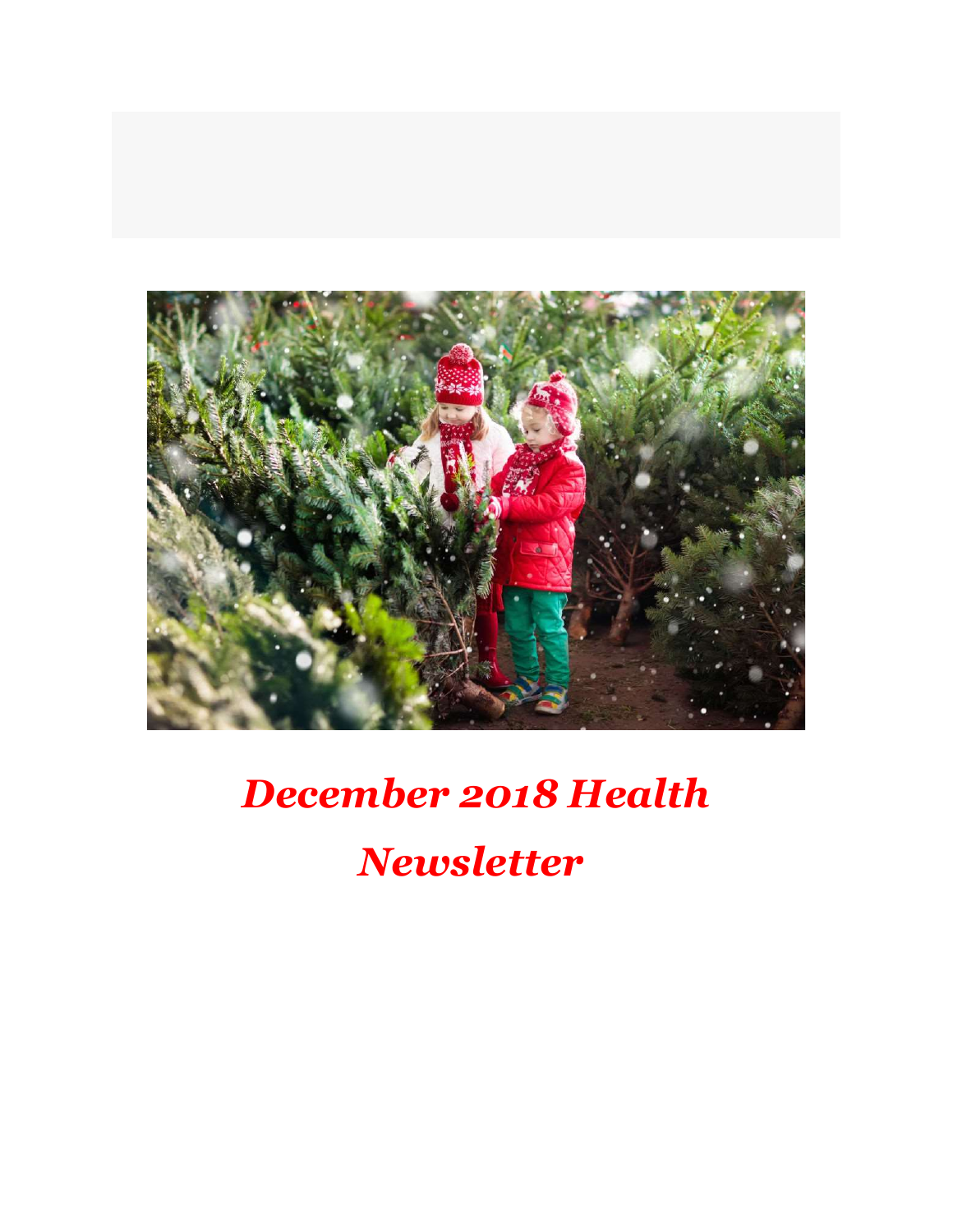

# 15 tips to stay healthy in winter

Don't let colds and flu stop you this winter. Follow these tips and hints and you can continue to get more out life despite the weather forecast.

Did you know that the common cold accounts for up to three years of the average person's life? The reasons behind this rather depressing statistic are not easy to pinpoint, and in contrast to what many believe, have nothing to do with the chill in the air.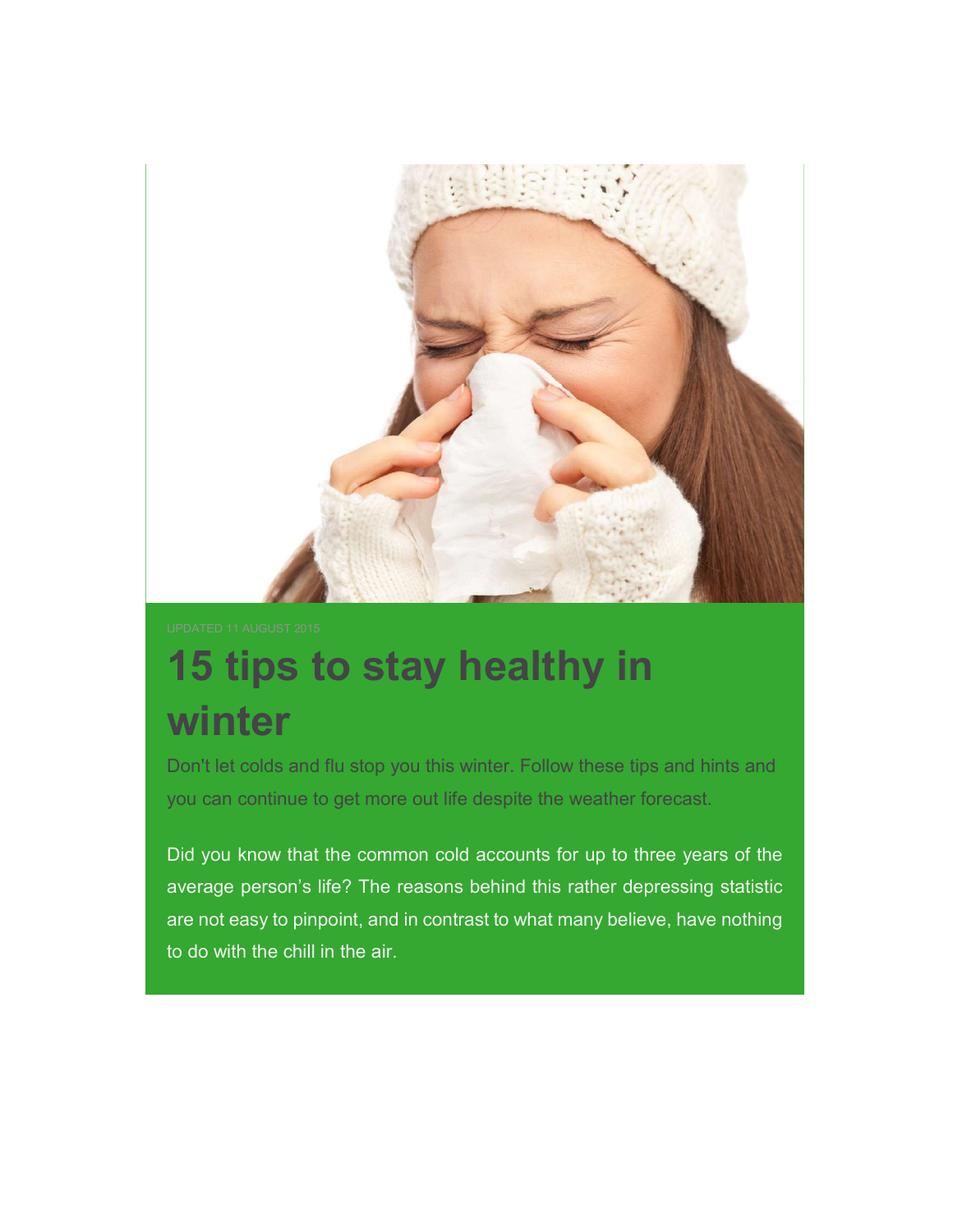And while it is the most common illness among humans it does not occur as a result of wet hair, stress, a change in temperature, cold feet or bad weather. The fact of the matter is that when the weather forecast is at a low, our immune systems are weakened making us more susceptible to colds.

Don't let colds and flu stop you this winter. Follow these tips and hints and you can continue to get more out life despite the weather forecast.

#### Handy hands

- Hands are described as a germ factory for a reason, so be sure to wash your hands several times throughout the day using a sanitizer.
- While warm soap and water also work, make sure you don't rush the process and wash your hands for at least 20-seconds to kill all germs.
- Use paper towel to dry your hands and close the tap so that you don't come into contact with germs once again after washing them.
- Keep your hands away from your nose and mouth wherever possible so that they don't attract additional germs. And if you need to sneeze, try to do so in the crook of your arm so that the germs on your hands don't come into contact with your nose.
- Try and eat with a knife and fork so that germs are not transferred from your hands to your food.

#### Surface issues

- Colds and flu are spread by viruses which can easily spread from surface to person and person to person. For this reason it's a good idea to carry an alcoholbased cleanser with you to sterilise any surfaces you believe to be putting your health at risk.
- Antiseptic wipes should also be used to cleanse desktops and phones regularly.
- Always dispose of used tissues as they are the ultimate germ carriers.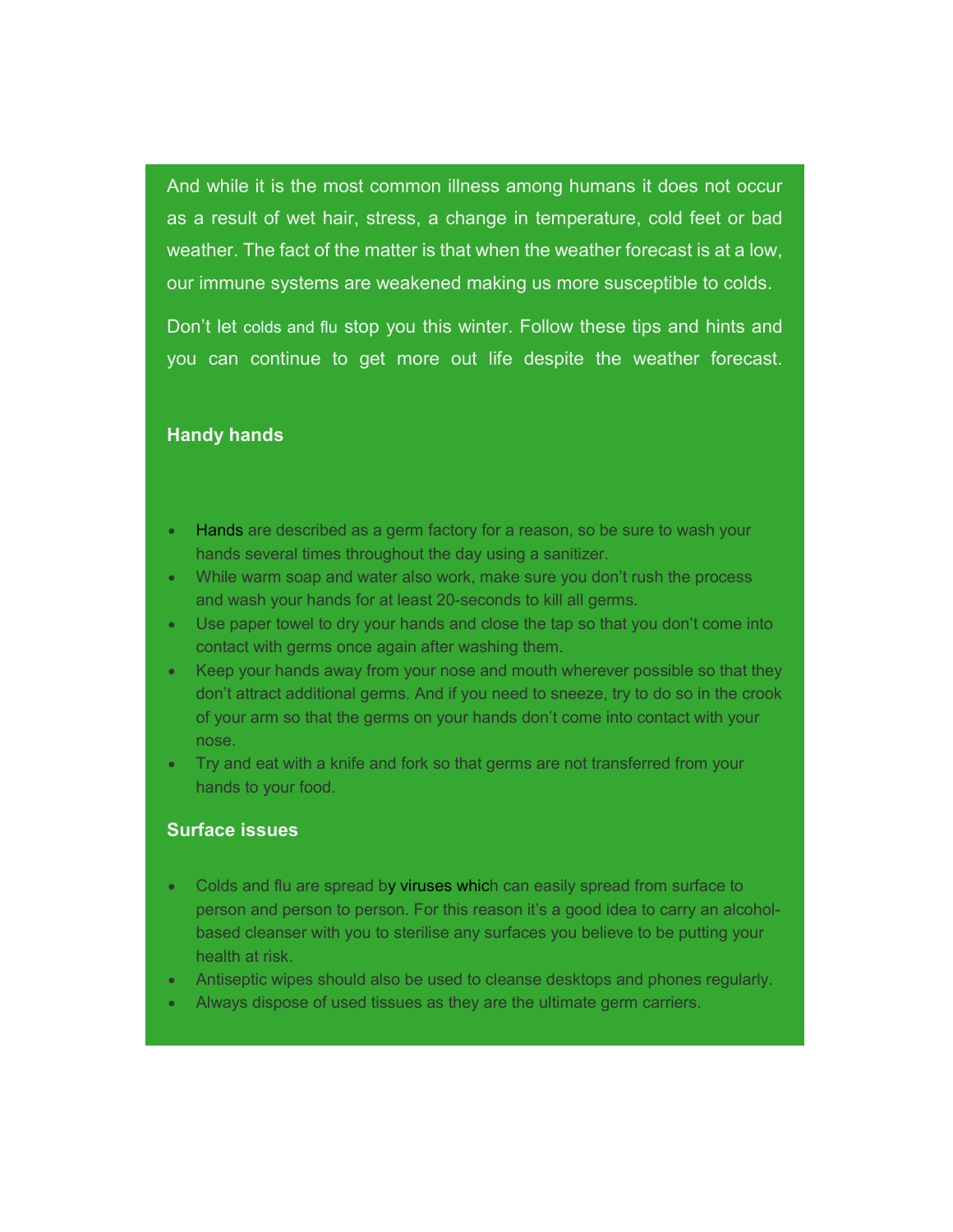#### Build immunity

- Exercise to build your immunity. Research suggests that by working out and making your heart pump a little faster you strengthen your immune system.
- If you're already sick, the general rule of thumb is that you can continue to do so if the symptoms are experienced above the neck, such as stuffy noses and sore throats. If, however, you have a temperature and are experiencing aches and pains in your body you should rest and give the gym a skip.
- Don't worry, be happy. It's a well-known fact that a positive attitude can boost your immune system.

#### Eat and sleep

- Get at least eight to ten hours sleep a night to prevent your immune system from weakening and making you more susceptible to colds and flu.
- Eating large quantities of fresh fruit and vegetables supports your immune system so make sure your diet is designed to protect you
- Think before you dip and be wary of sharing chip dips with friends as they may harbour unwanted germs.

#### Steer clear

 While it may seem perfectly obvious, stay away from people displaying symptoms such as coughing and sneezing.

Source: https://www.health24.com/Medical/Flu/Preventing-flu/15-tips-to-stayhealthy-in-winter-20120721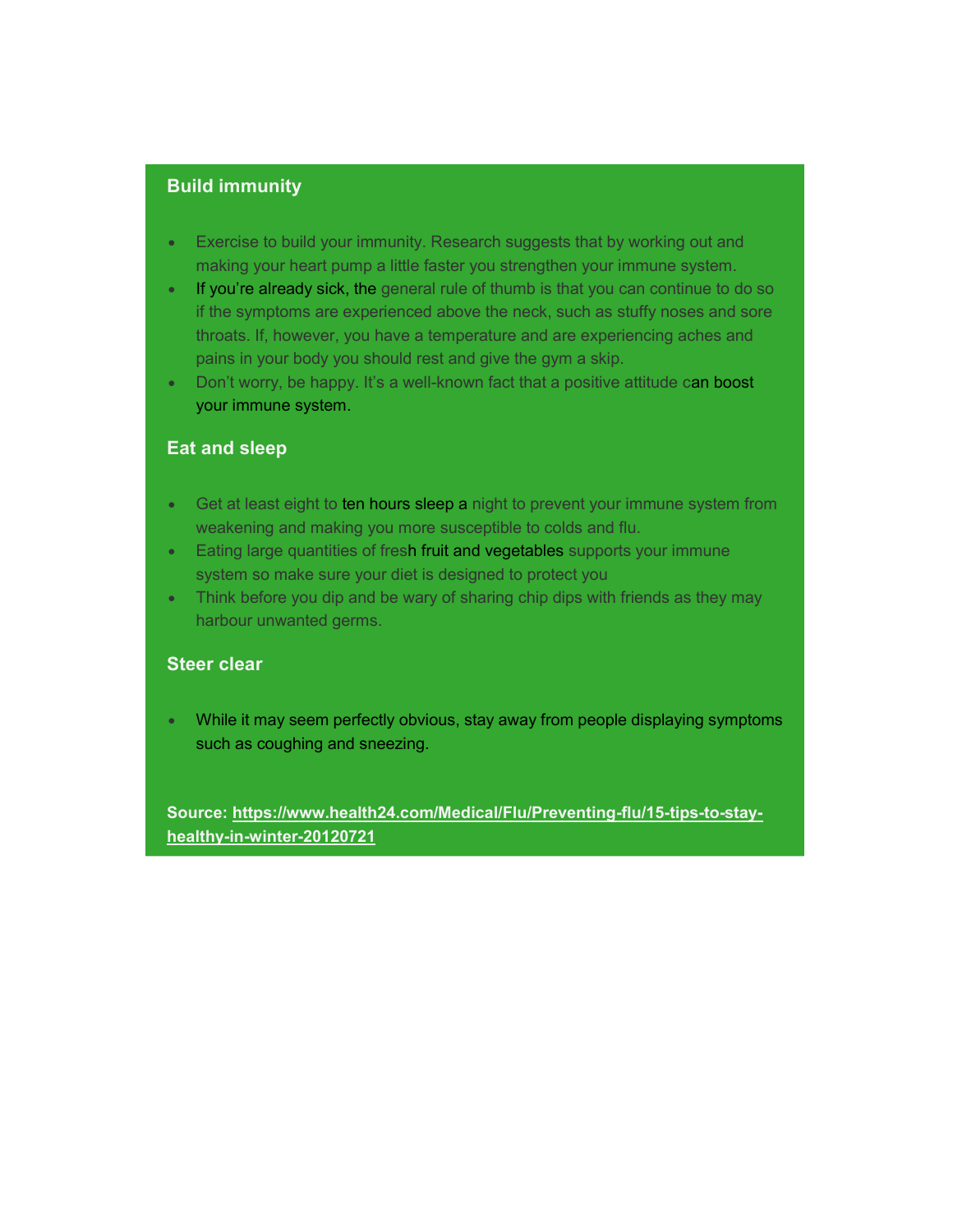

## Drugs, Alcohol, and Your Oral Health

## Can using drugs affect my teeth and oral health?

Yes. The use of illegal drugs, such as Methamphetamine (meth, speed, ice, glass and crystal), Heroin, Cocaine, Cannabis and Ecstasy can all have an adverse effect on the health of your teeth and gums.

## How do drugs affect my dental health?

Many drugs can cause a craving for sugar, such as sweets and fizzy drinks, which can cause tooth decay.

Drugs such as Methamphetamine and Heroin can also cause you to have a dry mouth. Because there is a reduced saliva flow in the mouth, this can also lead to tooth decay and gum disease.

Some drugs, such as Ecstasy and Cocaine can lead to jaw-clenching and tooth grinding. This can result cracked or broken teeth, as well as headaches and jaw pain.

Being 'high' on drugs could also make you less likely to remember to brush your teeth regularly. This could lead to gum disease, dental decay and tooth loss.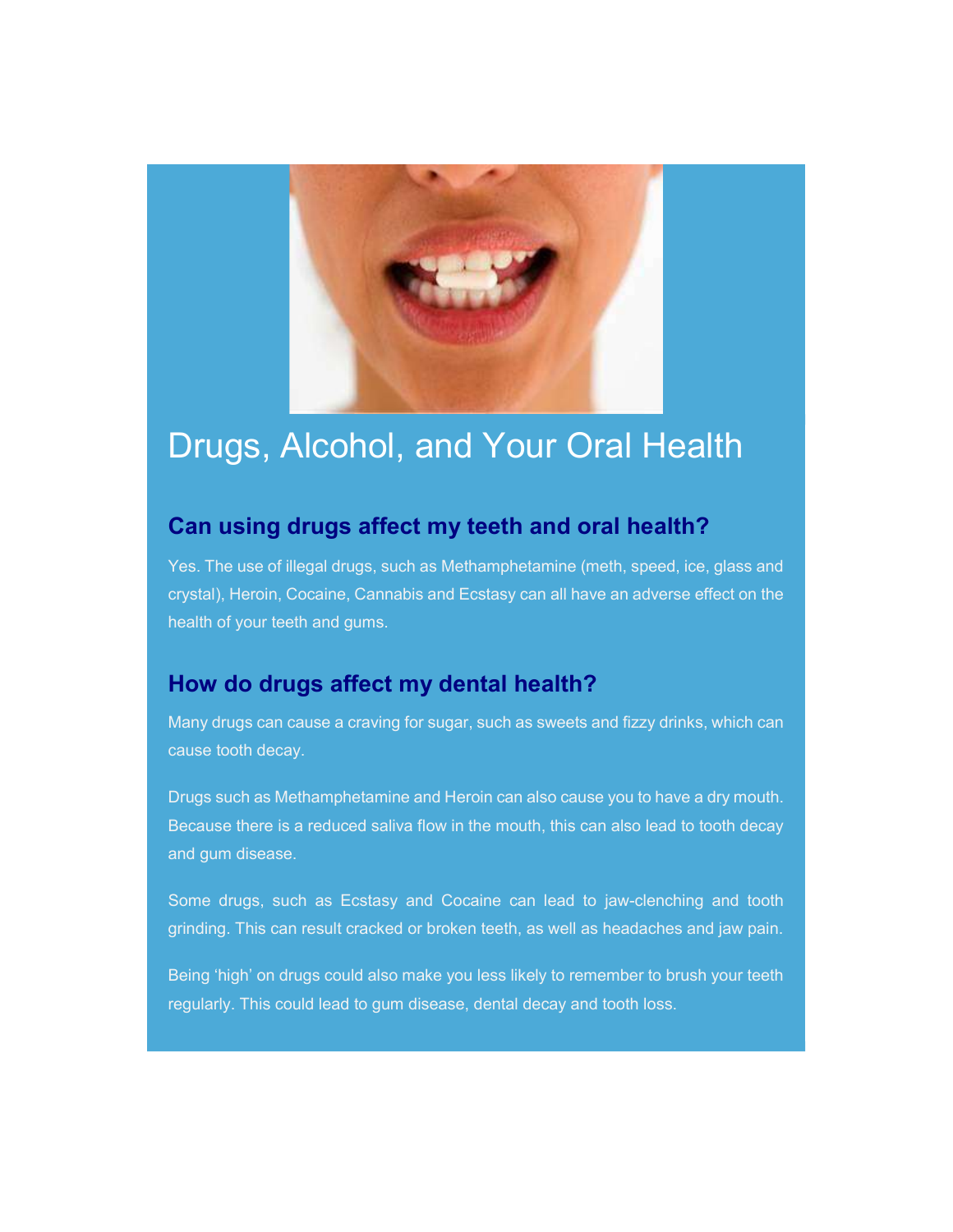### Does drinking alcohol affect my teeth and gums?

Alcoholic drinks such as white wine, beer and cider can be very acidic. This will cause erosion of the enamel on your teeth, possibly leading to pain and sensitivity.

Spirits such as vodka and whiskey are very high in alcohol and will give you dry mouth.

Many mixers and alcopops are high in sugar. This can cause dental decay.

### How does this happen?

When you eat or drink anything acidic, your teeth come under an 'acid attack' for up to one hour. During this time, your enamel is weakened and your saliva is working to return the mouth to a neutral pH level. Because drugs reduce the amount of saliva you produce, this process will take much longer than usual and your teeth could be under attack for long periods of time.

When you eat or drink anything that contains sugar, it reacts with the plaque in your mouth and produces plaque acids. It is these acids that attack our teeth and cause dental decay.

## How can I help prevent the problems caused by drugs and alcohol?

A good oral hygiene routine at home can partly help to reduce the damage caused by taking drugs and drinking alcohol.

However, reducing or stopping these bad habits would be the best long-term solution for your overall health and the health of your teeth and gums.

## How can I look after my oral health?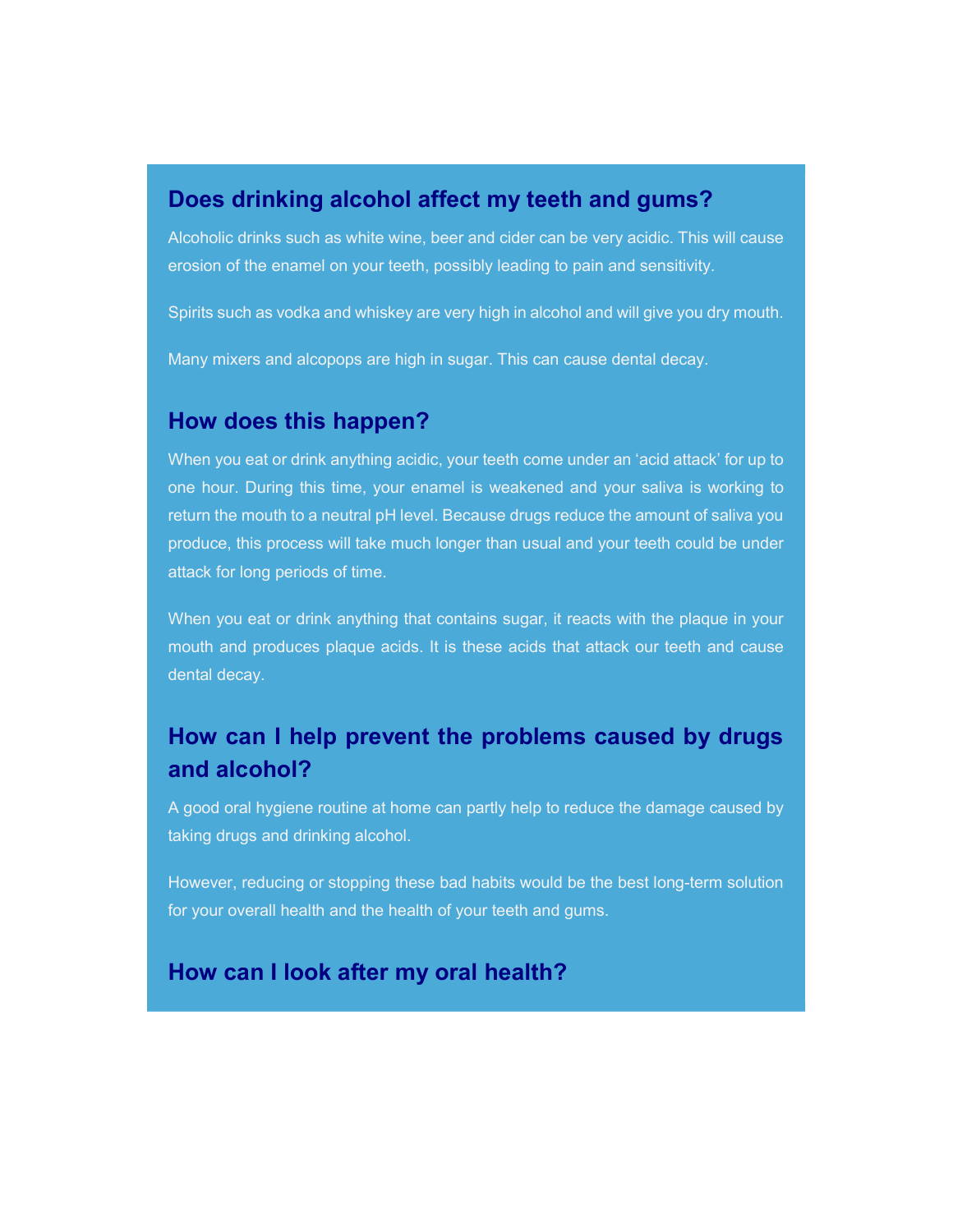You should brush your teeth last thing at night and at least one other time during the day, using a fluoride toothpaste that contains between 1350-1500 ppm (parts per million) fluoride.

You should not brush your teeth for one hour after you have eaten or drank anything. If you brush your teeth before this time, you might brush away small particles of softened enamel, which can lead to dental erosion.

Cleaning in-between your teeth with interdental brushes, tape or floss will help to prevent any plaque or debris from building-up and reduce the risk of decay and gum disease.

If you want to use a mouthwash, this can be very useful. However, do not use the mouthwash within one hour of brushing your teeth. This will wash away the fluoride from the toothpaste and leave your teeth at risk of tooth decay. Mouthwash should not replace regular tooth brushing.

To help reduce tooth decay, cut down on how often you have sugary foods and drinks.

If your dentist believes that you are at a high risk of dental decay, due to either drugs, alcohol or a sugary diet, he may prescribe a high-fluoride toothpaste for you to use to help to protect the teeth.

#### Does vomiting affect my oral health?

Yes. The acid in the vomit will cause the enamel to weaken. It is important that you do not brush your teeth straight after vomiting. You can either use a fluoride mouthwash, chew sugar-free, or have a drink of water to help to neutralise this acid.

Learn More at: https://www.dentalhealth.org/drugs-alcohol-and-youroral-health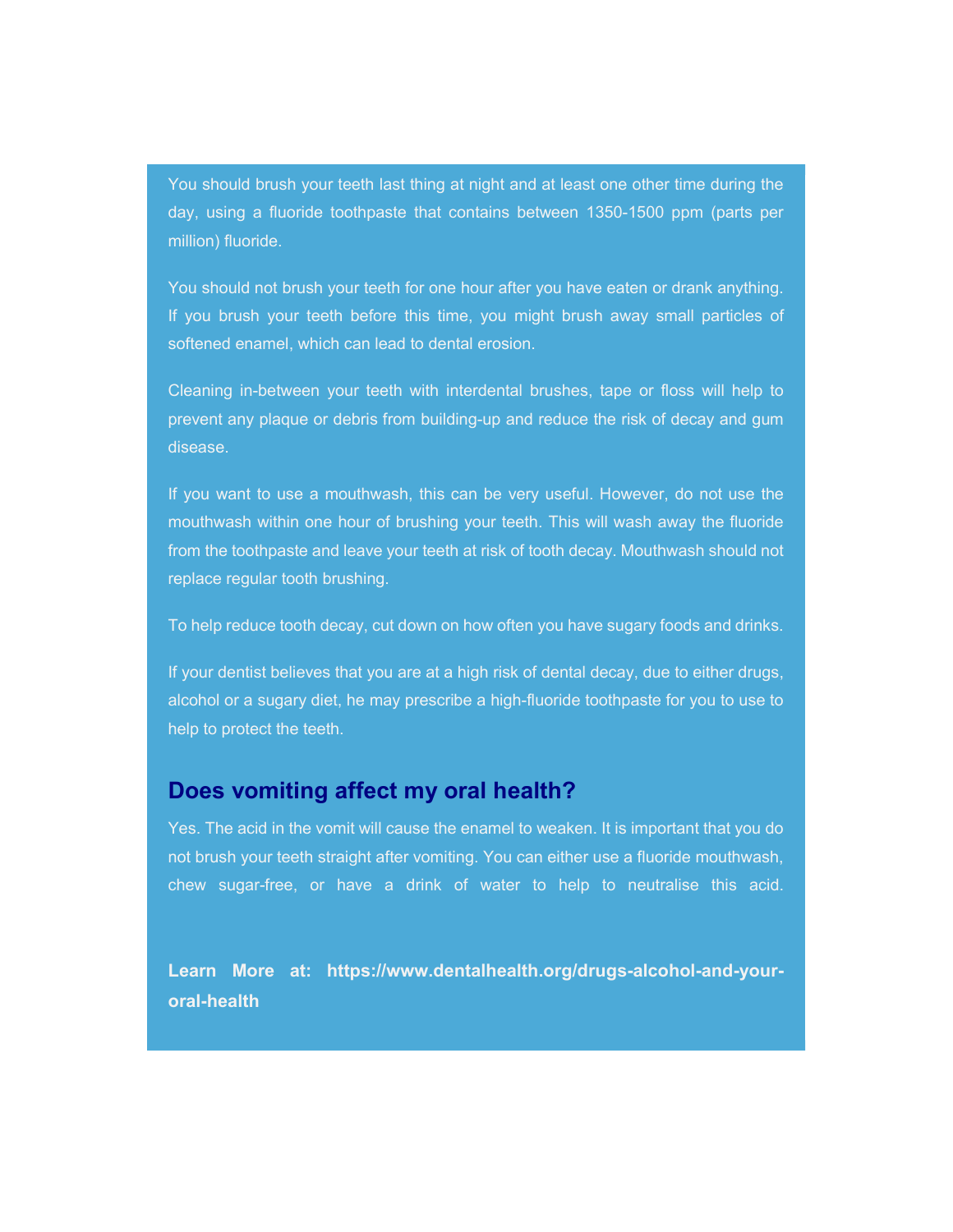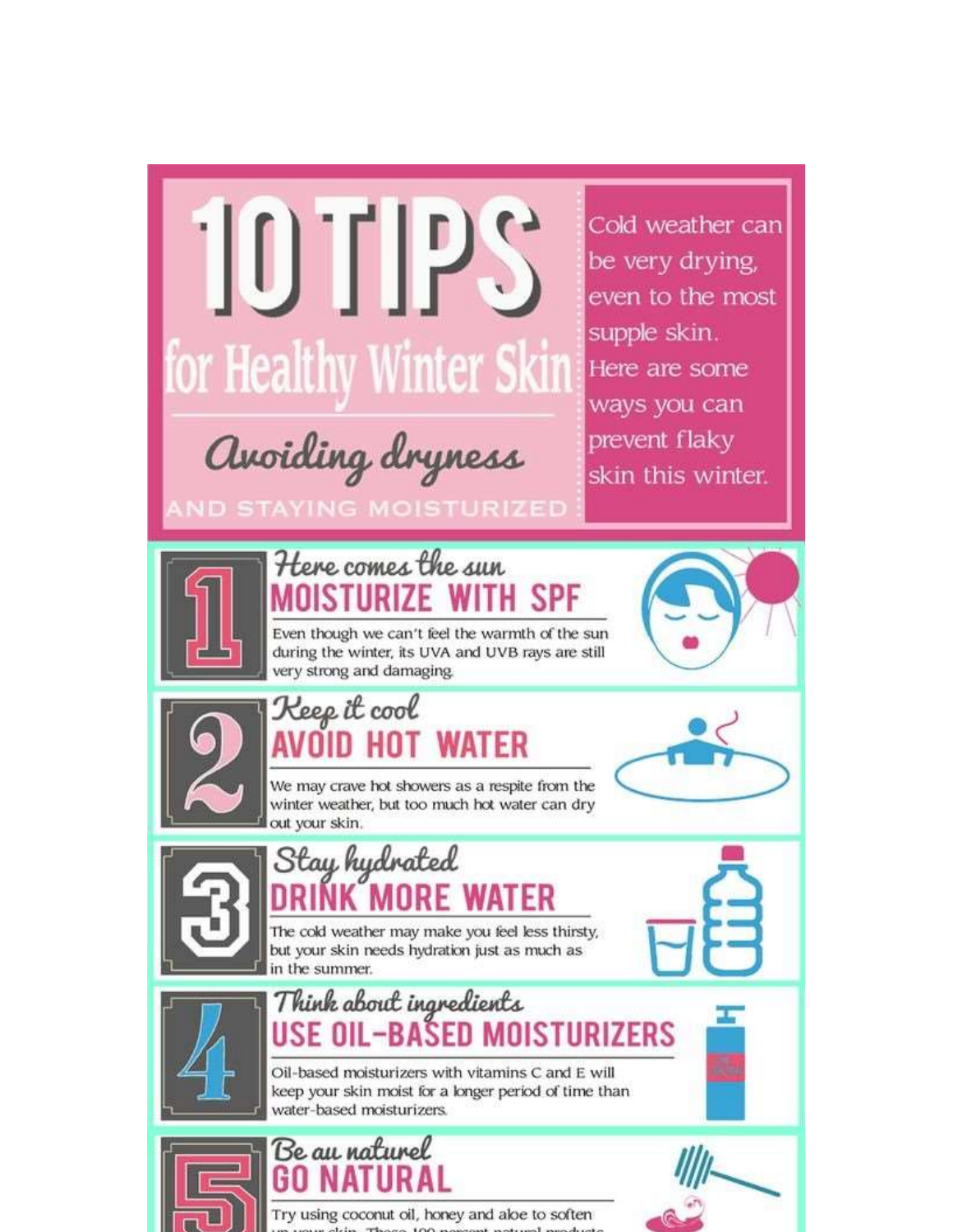

## Employee Wellness Tips

- Plan ahead for screenings! As the new year approaches, make your health a priority! Evaluate when the last time you had a physical exam, dental exam, age appropriate screenings, blood work, eye exam, etc,. and take initiative to get those appointments scheduled!
- Replace your toothbrush! Did you know that it is recommended to replace your toothbrush at least every 3 months and more frequently when experiencing illness?